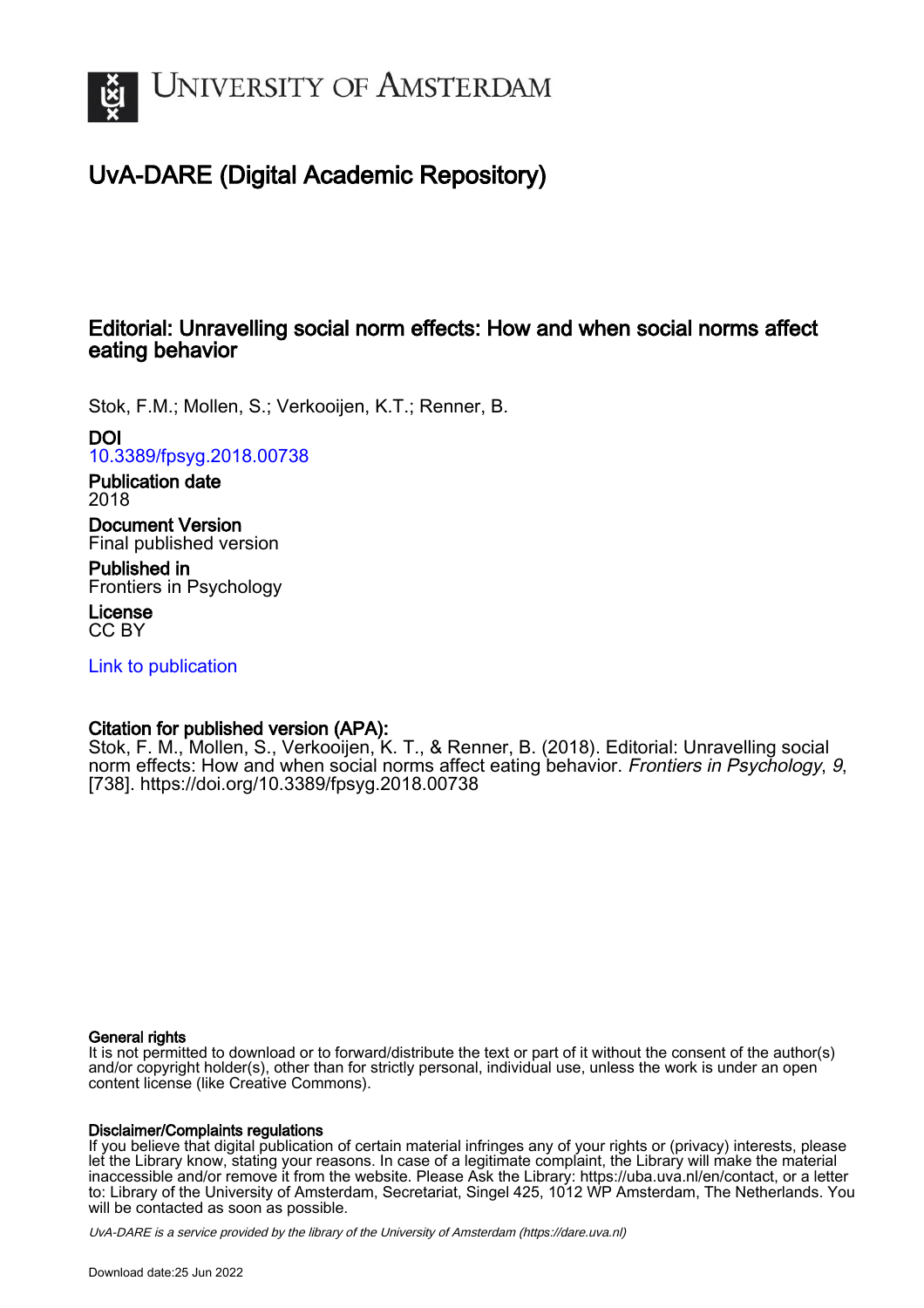



# Editorial: Unravelling Social Norm [Effects: How and When Social Norms](https://www.frontiersin.org/articles/10.3389/fpsyg.2018.00738/full) Affect Eating Behavior

[F. Marijn Stok](http://loop.frontiersin.org/people/153371/overview) <sup>1,2\*</sup>, [Saar Mollen](http://loop.frontiersin.org/people/186002/overview) <sup>3</sup>, [Kirsten T. Verkooijen](http://loop.frontiersin.org/people/186069/overview) <sup>4</sup> and [Britta Renner](http://loop.frontiersin.org/people/19538/overview) <del>2</del>

*<sup>1</sup> Department of Interdisciplinary Social Science, Utrecht University, Utrecht, Netherlands, <sup>2</sup> Department of Psychology, University of Konstanz, Konstanz, Germany, <sup>3</sup> Amsterdam School of Communication Research, University of Amsterdam, Amsterdam, Netherlands, <sup>4</sup> Department of Social Sciences, Wageningen University and Research Center, Wageningen, Netherlands*

Keywords: social norms, eating behavior, descriptive norms, injunctive norms, social influence, moderator effects

**Editorial on the Research Topic**

**[Unravelling Social Norm Effects: How and When Social Norms Affect Eating Behavior](https://www.frontiersin.org/research-topics/3505/unravelling-social-norm-effects-how-and-when-social-norms-affect-eating-behavior)**

## PURPOSE OF THE RESEARCH TOPIC

#### **OPEN ACCESS**

#### Edited and reviewed by:

*Alix Timko, University of Pennsylvania, United States*

> \*Correspondence: *F. Marijn Stok [f.m.stok@uu.nl](mailto:f.m.stok@uu.nl)*

#### Specialty section:

*This article was submitted to Eating Behavior, a section of the journal Frontiers in Psychology*

Received: *22 March 2018* Accepted: *26 April 2018* Published: *15 May 2018*

#### Citation:

*Stok FM, Mollen S, Verkooijen KT and Renner B (2018) Editorial: Unravelling Social Norm Effects: How and When Social Norms Affect Eating Behavior. Front. Psychol. 9:738. doi: [10.3389/fpsyg.2018.00738](https://doi.org/10.3389/fpsyg.2018.00738)*

A consistent body of research has shown that human eating behavior is affected by the social environment. For example, it has been shown that obesity spreads through social networks [\(Christakis and Fowler, 2007\)](#page-3-0) and that the presence of others substantially affects people's food intake [\(Herman et al., 2003;](#page-3-1) [Cruwys et al., 2015\)](#page-3-2). A key aspect of the social environment are the social norms that exist in a group of people [\(Cialdini, 2003\)](#page-3-3). Seminal studies on social norms (e.g., [Asch, 1951;](#page-3-4) [Goldstein et al., 2008\)](#page-3-5) have shown that providing individuals with information about what other group members think or do (i.e., *descriptive social norms*) or what other group members expect them to do (i.e., *injunctive social norms*) can influence these individuals' thoughts and behaviors.

Social norms have also been found to affect eating behavior (for reviews, see [Robinson et al.,](#page-3-6) [2014b;](#page-3-6) [Higgs, 2015;](#page-3-7) [Stok et al., 2016\)](#page-3-8), and social norms have become the focal point of a wide range of interventions aimed at changing unhealthy eating behavior (e.g., [Stok et al., 2012;](#page-3-9) Mollen et al., [2013a;](#page-3-10) [Robinson et al., 2014a\)](#page-3-11). However, the outcomes of social norm interventions for health promotion have been mixed, with positive effects [\(Turner et al., 2008\)](#page-3-12), no effects [\(Granfield, 2005\)](#page-3-13), and even counterproductive effects being reported [\(Clapp et al., 2003\)](#page-3-14). The variation in outcomes suggests that social norm effects are not yet well-understood. Indeed, we still know relatively little about how and when the so-called "social norms approach" is effective [\(Burchell et al., 2013\)](#page-3-15), and what are the moderating and mediating variables in the context of eating behavior.

Because of the great potential that social norms hold as a tool for improving eating behavior, improved insight into social norms' working mechanisms is urgently needed. The purpose of this Research Topic was therefore to increase our understanding of social norm effects in the context of eating behavior, focusing specifically on research examining mediators and/or moderators of social norm effects on eating behavior. The large number of views since opening the research topic (20,369 views for Research Topic on 2-2-18) suggests that the relevance of the topic is widely recognized by the scholarly community.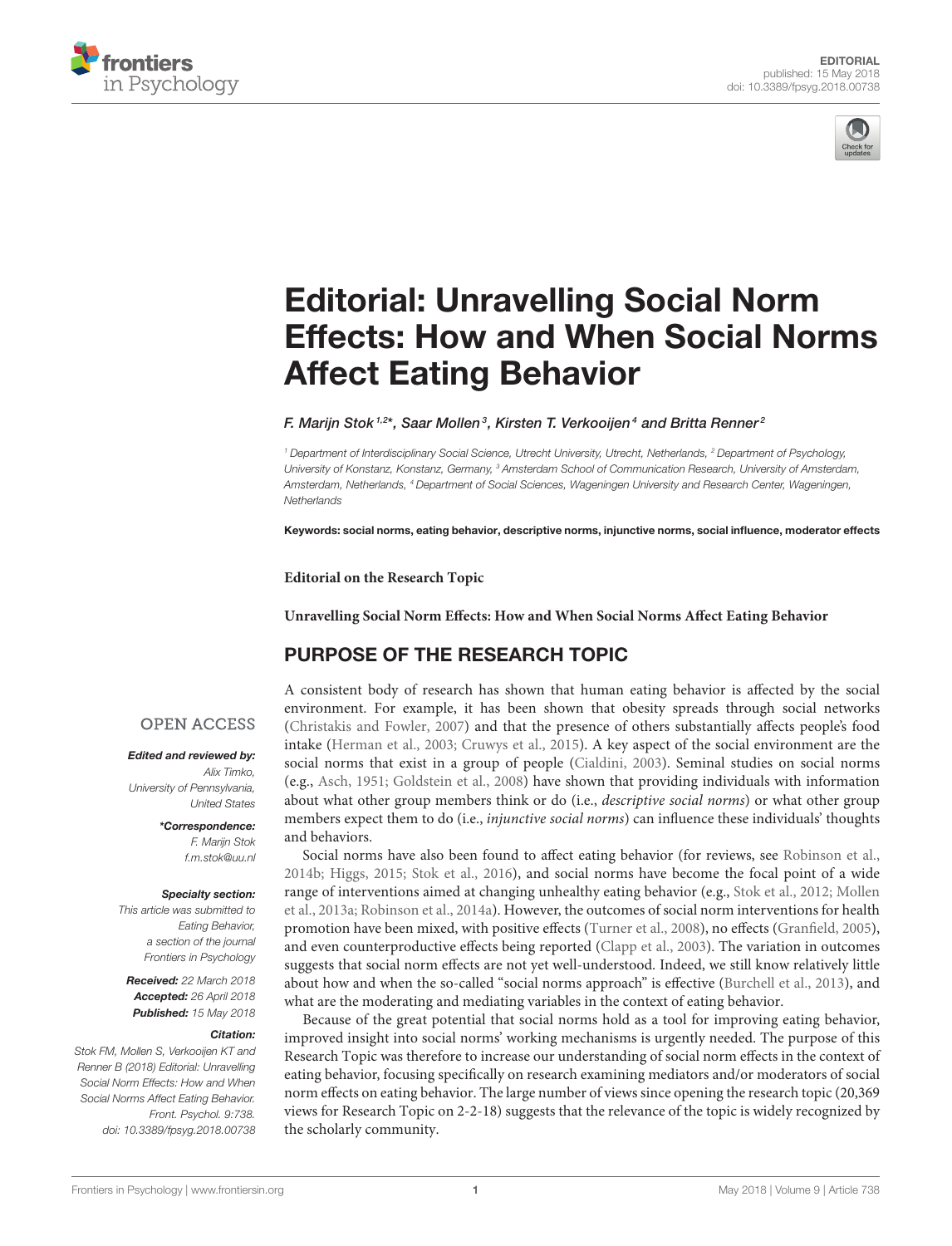## OVERVIEW OF CONTRIBUTIONS

Most studies in the current Research Topic focused on the consumption of unhealthy foods and/or drinks [\(Giese et al.;](https://doi.org/10.3389/fpsyg.2015.01308) [Hirata et al.;](https://doi.org/10.3389/fpsyg.2015.01920) [Wansink and Kniffin;](https://doi.org/10.3389/fnut.2016.00051) [Jones and Robinson\)](https://doi.org/10.3389/fpsyg.2017.00002), while relatively little attention was paid to the consumption of healthy foods (only in [Thomas et al.\)](https://doi.org/10.3389/fpsyg.2016.00442). Most studies the sample consisted of university students. There were two exceptions; [Giese et al.](https://doi.org/10.3389/fpsyg.2015.01308) investigated a large sample of children and adolescents in three different countries, and [Versluis and Papies](https://doi.org/10.3389/fpsyg.2016.00756) used a consumer panel in their second study. A strength of studies in the current topic is that they mostly focused on actual eating behavior as [the outcome measure, either self-reported \(Giese et al.; Jones and](https://doi.org/10.3389/fpsyg.2017.00002) Robinson) or objectively measured [\(Hirata et al.;](https://doi.org/10.3389/fpsyg.2015.01920) [Thomas et al.;](https://doi.org/10.3389/fpsyg.2016.00442) [Wansink and Kniffin\)](https://doi.org/10.3389/fnut.2016.00051).

Most studies investigated when social norms influence eating behavior (i.e., effect moderators). Factors that were investigated were the type of norm (descriptive norm vs. liking norm; [Thomas et al.\)](https://doi.org/10.3389/fpsyg.2016.00442), habit strength [\(Thomas et al.\)](https://doi.org/10.3389/fpsyg.2016.00442), identification with the group [\(Versluis and Papies\)](https://doi.org/10.3389/fpsyg.2016.00756), individual food preferences [\(Giese et al.\)](https://doi.org/10.3389/fpsyg.2015.01308), self-control [\(Jones and Robinson\)](https://doi.org/10.3389/fpsyg.2017.00002), presence of [others \(Wansink and Kniffin\), time \(Thomas et al.; Jones and](https://doi.org/10.3389/fpsyg.2017.00002) Robinson), and self-esteem [\(Giese et al.;](https://doi.org/10.3389/fpsyg.2015.01308) [Hirata et al.\)](https://doi.org/10.3389/fpsyg.2015.01920). Only one study investigated why social norms affect eating behavior (i.e., effect mediators): [Versluis and Papies](https://doi.org/10.3389/fpsyg.2016.00756) investigated whether perceptions about the appropriateness of portion sizes mediated the relationship between norms and expected portion sizes.

Positive self-concept or self-esteem was the focus of two studies [\(Giese et al.;](https://doi.org/10.3389/fpsyg.2015.01308) [Hirata et al.\)](https://doi.org/10.3389/fpsyg.2015.01920). While [Giese et al.](https://doi.org/10.3389/fpsyg.2015.01308) found that children and adolescents conformed to a social norm more when they had positive self-concept, this was not confirmed in the students investigated by [Hirata et al.](https://doi.org/10.3389/fpsyg.2015.01920) One explanation for these diverging findings may lie in the source of social influence under study: while [Giese et al.](https://doi.org/10.3389/fpsyg.2015.01308) studied how group level healthy vs. unhealthy food preferences influenced individual snack intake, [Hirata et al.](https://doi.org/10.3389/fpsyg.2015.01920) examined to what extent food consumption was matched in female dyads. Another explanation may lie in the operationalization of self-concept: [Giese et al.](https://doi.org/10.3389/fpsyg.2015.01308) measured social self-esteem (e.g., "I am popular"), while [Hirata et al.](https://doi.org/10.3389/fpsyg.2015.01920) considered self-esteem aspects related to individual characteristics (e.g., "I have good qualities"). Future research should investigate whether the importance of one's self-concept in conformity to social norms depends on the source of the social norm, but also which parts of a person's self-concept are especially relevant in the domain of social influence. Another avenue worthy of future research is the causal direction of this relationship. While a positive social self-concept may mean that one values the group and therefore adheres to group norms, it may also be the case that conforming to group norms serves to enhance one's self-concept [\(Cialdini and Goldstein, 2004\)](#page-3-16).

Time effects also sparked the interest of multiple researchers [\(Thomas et al.;](https://doi.org/10.3389/fpsyg.2016.00442) [Jones and Robinson\)](https://doi.org/10.3389/fpsyg.2017.00002). [Jones and Robinson](https://doi.org/10.3389/fpsyg.2017.00002) showed that perceived descriptive norms predicted self-reported intake of cakes and pastries 1 year later (although the effect was small), but not sugar sweetened beverages or alcohol. On the other hand, [Thomas et al.](https://doi.org/10.3389/fpsyg.2016.00442) found that broccoli consumption (but not consumption of other foods) was higher in low habitual

vegetable consumers after they heard that a majority of students likes vegetables a lot, irrespective of whether eating behavior was assessed immediately or a day later. These studies provide some indication that social norms may affect eating behaviors immediately, but also at a later point in time. The strength with which norms affect behavior over time and situations may, however, depend on the type of norm under consideration. Prior research has found for instance that injunctive, but not descriptive, norm messages affected behavior 1 month later [\(Mollen et al., 2013b\)](#page-3-17), while another previous study did show that descriptive (majority vs. minority) norm messages had an effect on behavior across a period of a week [\(Stok et al., 2014\)](#page-3-18). More research on longitudinal effects of social norms is deemed necessary.

While most studies investigated the moderators of social norm effects on eating behavior, only one study attempted to gain more insight into the mediators of social norm effects. Versluis and Papies [found that the amount of food that was thought to be](https://doi.org/10.3389/fpsyg.2016.00756) appropriate to serve oneself partially mediated the relationship between a portion size norm and the amount people expected to serve themselves. Extant literature ties different motives for conformity to different types of norms. While the influence of descriptive norms on behavior is frequently tied to informational motives, i.e., the desire to make an accurate choice, injunctive social norms are frequently tied to normative motives, i.e., the desire to affiliate [\(Deutsch and Gerard, 1955\)](#page-3-19). The study by [Versluis and Papies](https://doi.org/10.3389/fpsyg.2016.00756) shows that, in the domain of eating behavior, there is indeed evidence that information about what others deem appropriate (akin to injunctive norms) affects one's perception about what is the appropriate course of action, which then partially explains people's expected behavior.

## **CONCLUSION**

The aim of this research topic was to explore the mechanisms (the "how" and "when") underlying the social norm effect in the context of eating behavior. The large diversity in contributions illustrates the wide application, and hence possible implications, of the topic. Overall, the present studies did not yield evidence of strong mediators or moderators of the social norm effect on eating behavior, and showed a tendency to investigate moderators more than mediators. Nevertheless, the results provide important leads for further research into potential relevant moderators, like self-esteem, habit strength as well as mediators, like individual (norm) perceptions. Recommendations for future research would be to more frequently investigate healthy food consumption, to include more non-student populations, to pay more attention to longer-term effects of social norms on eating behavior, and to focus more on mediation effects.

## AUTHOR CONTRIBUTIONS

All authors were part of the editorial team of the research topic, edited manuscripts, and reviewed manuscripts. FS, SM, and KV wrote the first version of the editorial. BR extensively revised the editorial. All authors agree to submission of the editorial for publication in its current version.